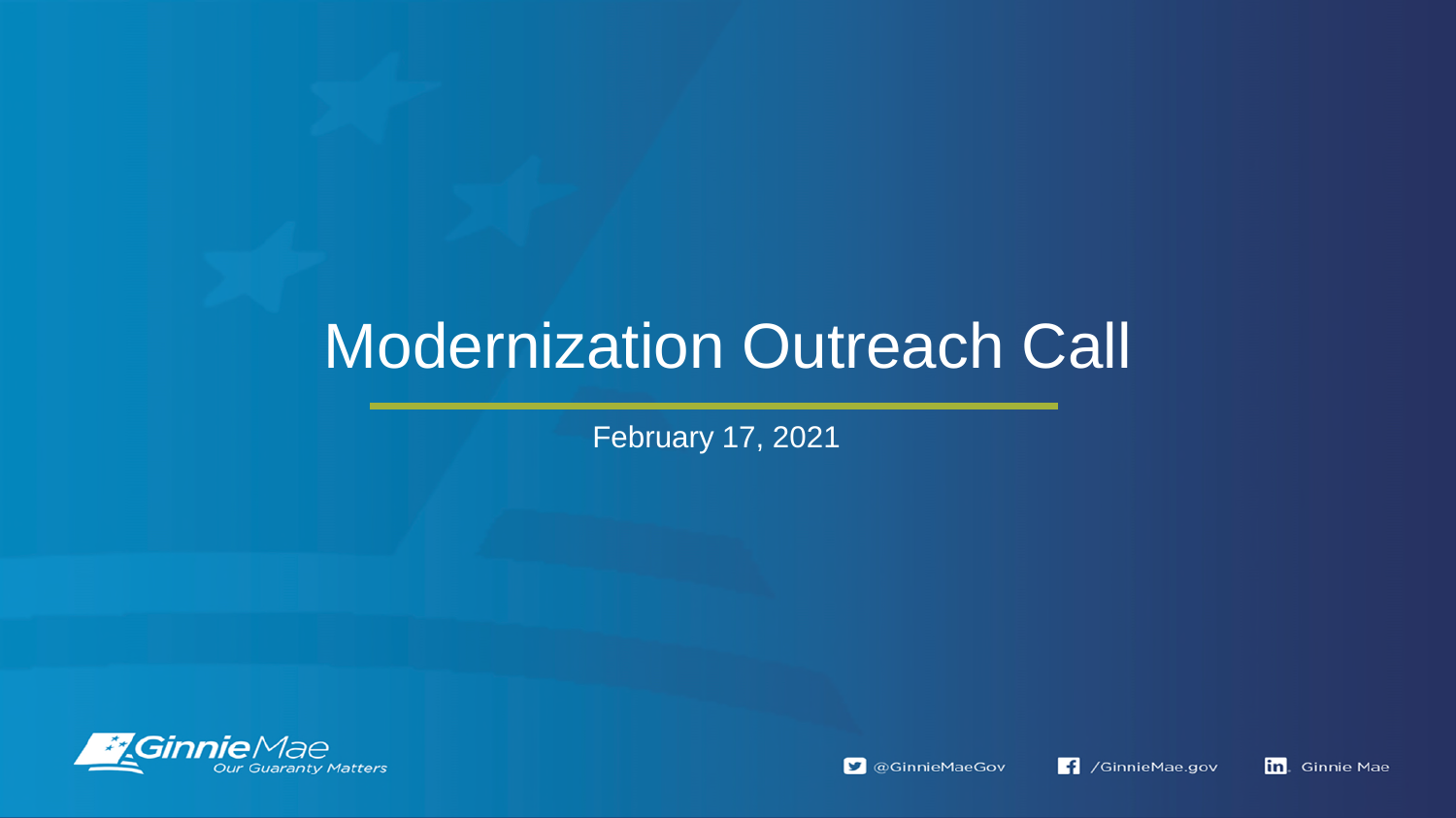### **| Issuer Training Opportunities**

**(https://www.ginniemae.gov/issuers/issuer\_training/Pages/GinnieNETTrainingAnnouncements.aspx**

- **2 - 4 | RFS Expanded Data Collection**
- **5 - 7 | SFPDM Adoption**

. . . . . . . . . . . .

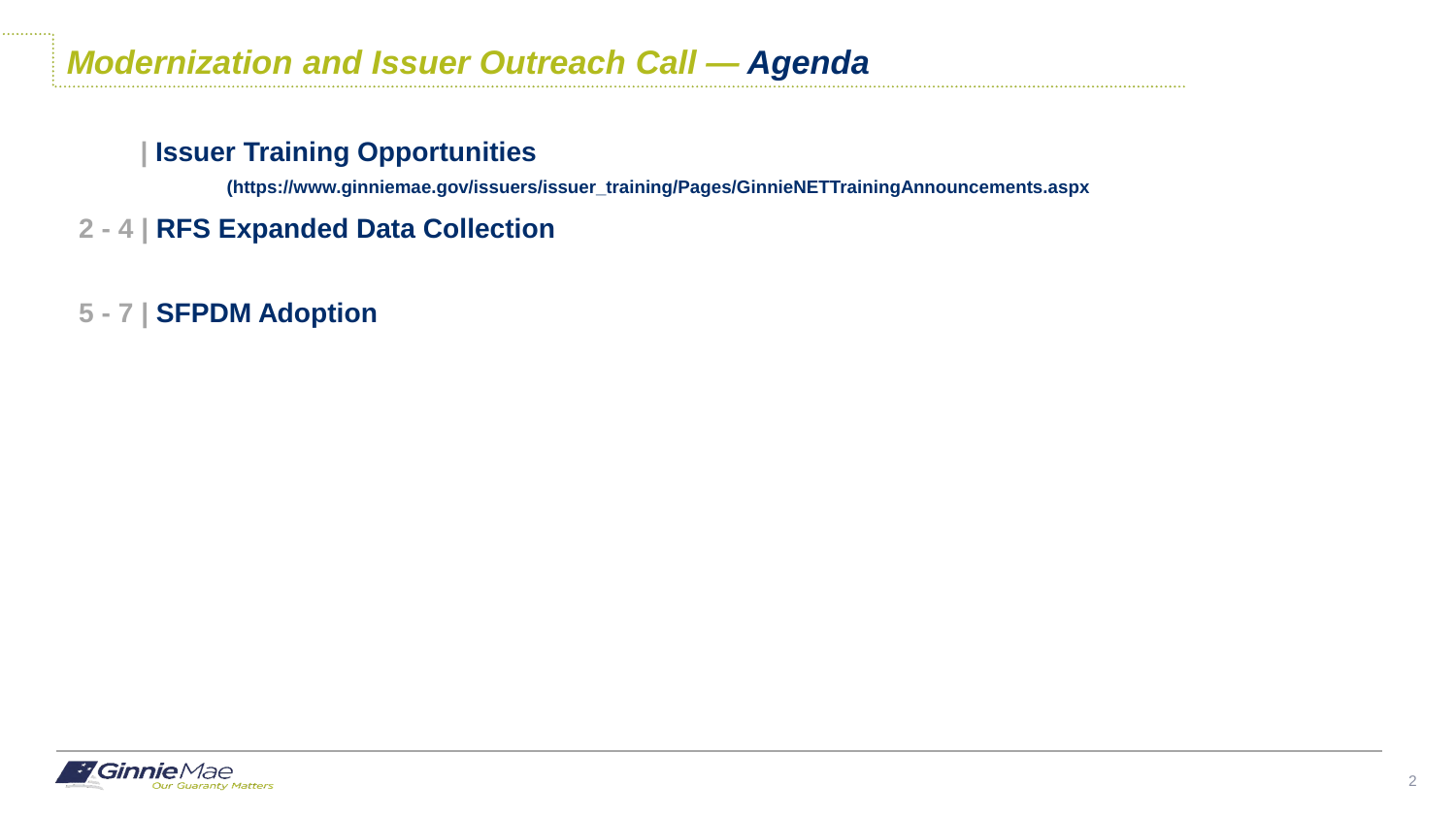# **RFS Expanded Data Collection**

The objective of the RFS Expanded Data Collection project is to include 12 new data elements to enhance existing Investor Reporting.

- The new data elements include:
	- 9 new data elements on the Loan Record (L Record)
	- 2 new data elements on the Various Record (V Record)
	- A new Removal Reason Code, along with updated removal reason code definitions, on the Loan Record (L Record)
- The project team recently received PRA approval from OMB, and an APM is forthcoming.
- There is a tentative nine-month window for development and testing, covering the period from March 2022 through November 2022, targeting full implementation in the November 2022 reporting period (December 2022 calendar month).
- Further guidance regarding developing and testing will be covered in a follow-up APM.

The RFS Expanded Data Collection project provides the following benefits:

- Allows greater accuracy in RFS pool/loan accounting payment calculation for operations
- Provides essential metrics for disclosure to the capital markets
- Enables greater ability to monitor MBS collateral
- Assists in the path towards loan level details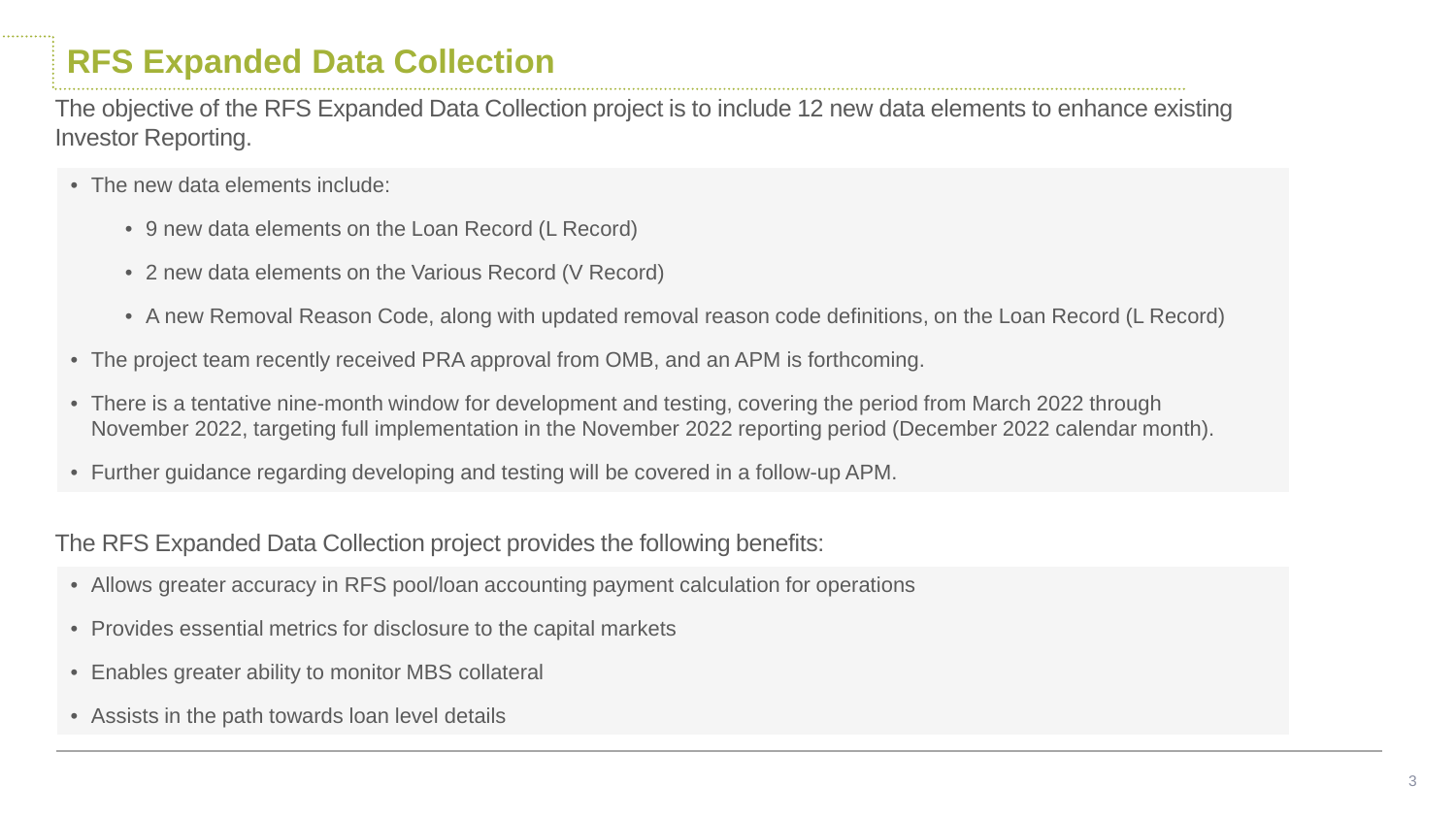. . . . . . . . . . . .

#### RFS Expanded Data Collection includes the 12 additional data elements below.

| <b>Element Name</b>                                                  | <b>Definition</b>                                                                                                                                                                                                                                                                                                                  |
|----------------------------------------------------------------------|------------------------------------------------------------------------------------------------------------------------------------------------------------------------------------------------------------------------------------------------------------------------------------------------------------------------------------|
| <b>Scheduled UPB Amount</b>                                          | The dollar amount of the current Unpaid Principal Balance of the loan amortized through the month following the current reporting period.                                                                                                                                                                                          |
| <b>Actual Payment Date</b>                                           | The actual date the last scheduled payment was received (the posting date for last scheduled installment).                                                                                                                                                                                                                         |
| <b>Curtailment Principal Code(s)</b>                                 | A code indicating the type of curtailment reported, $1 =$ borrower funds curtailment $2 =$ claim funds curtailment $3 =$ other funds curtailment.                                                                                                                                                                                  |
| <b>ARM Prospective Interest Rate</b>                                 | The new "to be" interest rate of the ARM loan.                                                                                                                                                                                                                                                                                     |
| <b>ARM Prospective Monthly P&amp;I</b>                               | The new "to be" month P&I payment amount of the ARM loan.                                                                                                                                                                                                                                                                          |
| <b>Document Custodian ID**</b>                                       | The Ginnie Mae Document Custodian ID for the document custodian of the mortgage.                                                                                                                                                                                                                                                   |
| <b>Scheduled Monthly Interest Amount</b>                             | The calculated scheduled (per the amortization schedule) monthly interest amount for the mortgage as of the end of the reporting period. The<br>scheduled interest is generally equal to the interest due on the scheduled payment due on the mortgage amortized to one month beyond the report<br>period for a current loan.      |
| <b>Gross Service Fee Amount Collected</b>                            | The dollar amount of servicing fee collected on the mortgage, for the report period. A dollar amount field, must be greater than zero.                                                                                                                                                                                             |
| <b>Removal Reason Codes (Expansion of</b><br><b>Existing Values)</b> | A code that denotes the reason why the loan was removed from the Ginnie Mae pool. The additional code is 7 = Special Assistance.                                                                                                                                                                                                   |
| <b>ARM Adjustment Effective Date</b>                                 | The effective date of the ARM adjustment; the scheduled installment due date of the new "to be" P&I on the loan.                                                                                                                                                                                                                   |
| <b>Servicer/Subservicer ID**</b>                                     | The organization servicing the mortgage. The Issuer ID of the servicer/subservicer servicing the loan. Report this field whenever there is a change<br>in Servicer/Subservicer for the loan. Otherwise report blank.                                                                                                               |
| <b>Scheduled Monthly Principal Amount</b>                            | The calculated scheduled (per the amortization schedule) monthly principal amount for the mortgage as of the end of the reporting period. The<br>Scheduled Monthly Principal Amount is equal to the principal due on the scheduled payment due on the mortgage amortized one month beyond the<br>report period for a current loan. |

*\*\* Denotes being added to the Various Record, as opposed to the Loan Record.*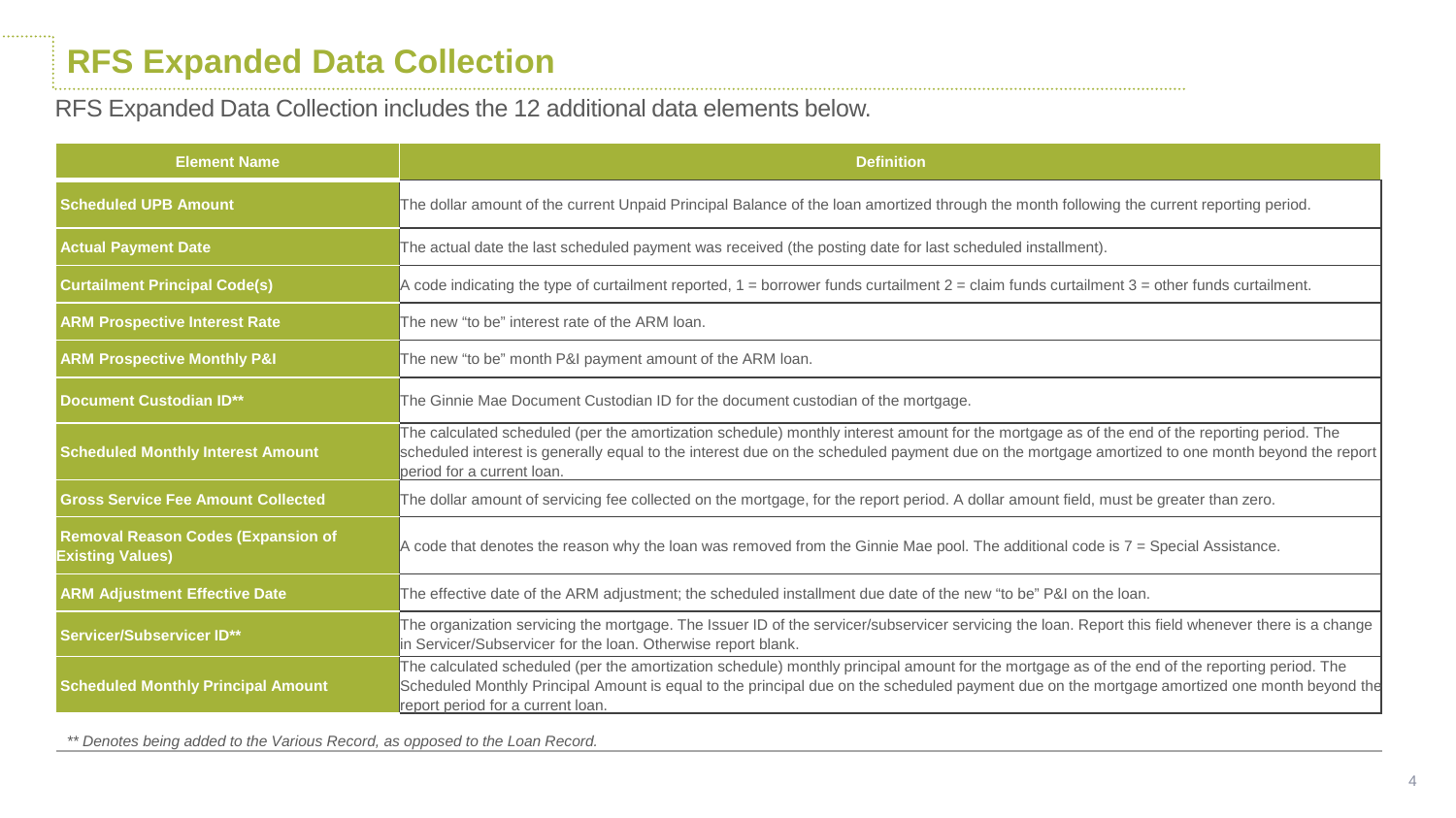. . . . . . . . . . .

RFS Expanded Data Collection provides updated definitions for existing Removal Reason Codes and a new Removal Reason Code field.

| <b>Reason Code</b>                                   | <b>Definition</b>                                                                                                                                                                                                                                                                                                                                 |
|------------------------------------------------------|---------------------------------------------------------------------------------------------------------------------------------------------------------------------------------------------------------------------------------------------------------------------------------------------------------------------------------------------------|
| <b>Mortgagor Payoff (1)</b>                          | Removal Reason Code 1 applies when the Issuer has received and deposited funds on behalf of the mortgagor to pay the loan in full.                                                                                                                                                                                                                |
| <b>Buyouts of Delinquent Loan (2)</b>                | Removal Reason Code 2 applies when the Issuer has used its funds to buy out a loan from the pool as result of delinquency as<br>prescribed in Chapter 18 Part 3-B of the MBS Guide.                                                                                                                                                               |
| <b>Foreclosure with or without Claim Payment (3)</b> | Removal Reason Code 3 applies when the Issuer has received and deposited insurance/guaranty funds from FHA, VA, RHS, or PIH,<br>or, if upon completion of the foreclosure process, the issuer advances its funds, prior to any claim proceeds being received or, if the<br>proceeds from the foreclosure sale are sufficient to pay off the loan. |
| <b>Loss Mitigation (4)</b>                           | Removal Reason Code 4 applies when the Issuer executes a buyout of a loan from a pool, in accordance with Chapter 18 Part 3-B of<br>the MBS Guide, with the express intention of performing loss mitigation procedures specified by FHA, VA, RHS, or PIH.                                                                                         |
| <b>Substitution (5)</b>                              | Requires Ginnie Mae approval. Removal Reason Code 5 applies when the Issuer removes a defective loan from a pool and substitutes<br>an eligible loan in its place in accordance with Chapter 14 Part 8-D of the MBS Guide.                                                                                                                        |
|                                                      | Removal Reason Code 6 applies when a loan is liquidated from a pool for any reason that does not meet the requirements of any other<br>Reason Codes.                                                                                                                                                                                              |
| <b>Other Removal (6)</b>                             | Requires Ginnie Mae approval: Removal of an uninsured/uninsurable loan, i.e., not insured/guaranteed by FHA, VA, PIH or RHS, or<br>removal of a loan that does not meet the pooling requirements and cannot be remedied, or removal of a loan for any other reason<br>not otherwise specified, but only if approved by Ginnie Mae.                |
|                                                      | Does not require Ginnie Mae approval: The taking of the mortgaged property by eminent domain; condemnation proceedings; the<br>receipt of hazard claim or flood insurance claim proceeds.                                                                                                                                                         |
| <b>Special Assistance (7)</b>                        | Removal Reason Code 7 applies to Special Assistance Programs announced by Ginnie Mae pursuant to Chapter 34 of the MBS Guide.<br>Removal Reason Code 7 is not applicable to any Multifamily loan types.                                                                                                                                           |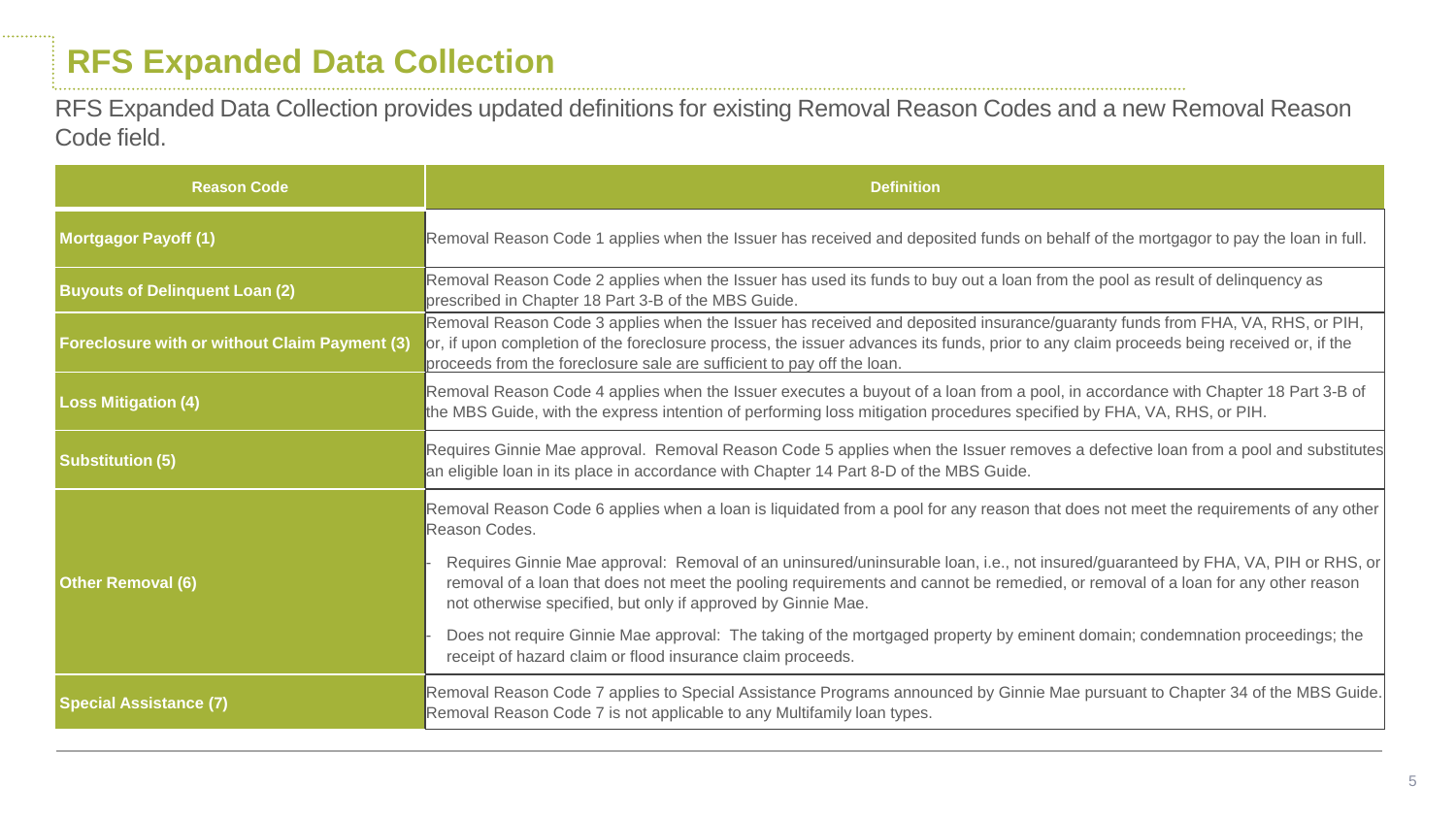# **SFPDM Adoption – 18-Month Adoption Window Timeline**

#### *Ginnie Mae's expectations during the SFPDM 18-month Adoption Window are depicted on the following Notional Timeline:*



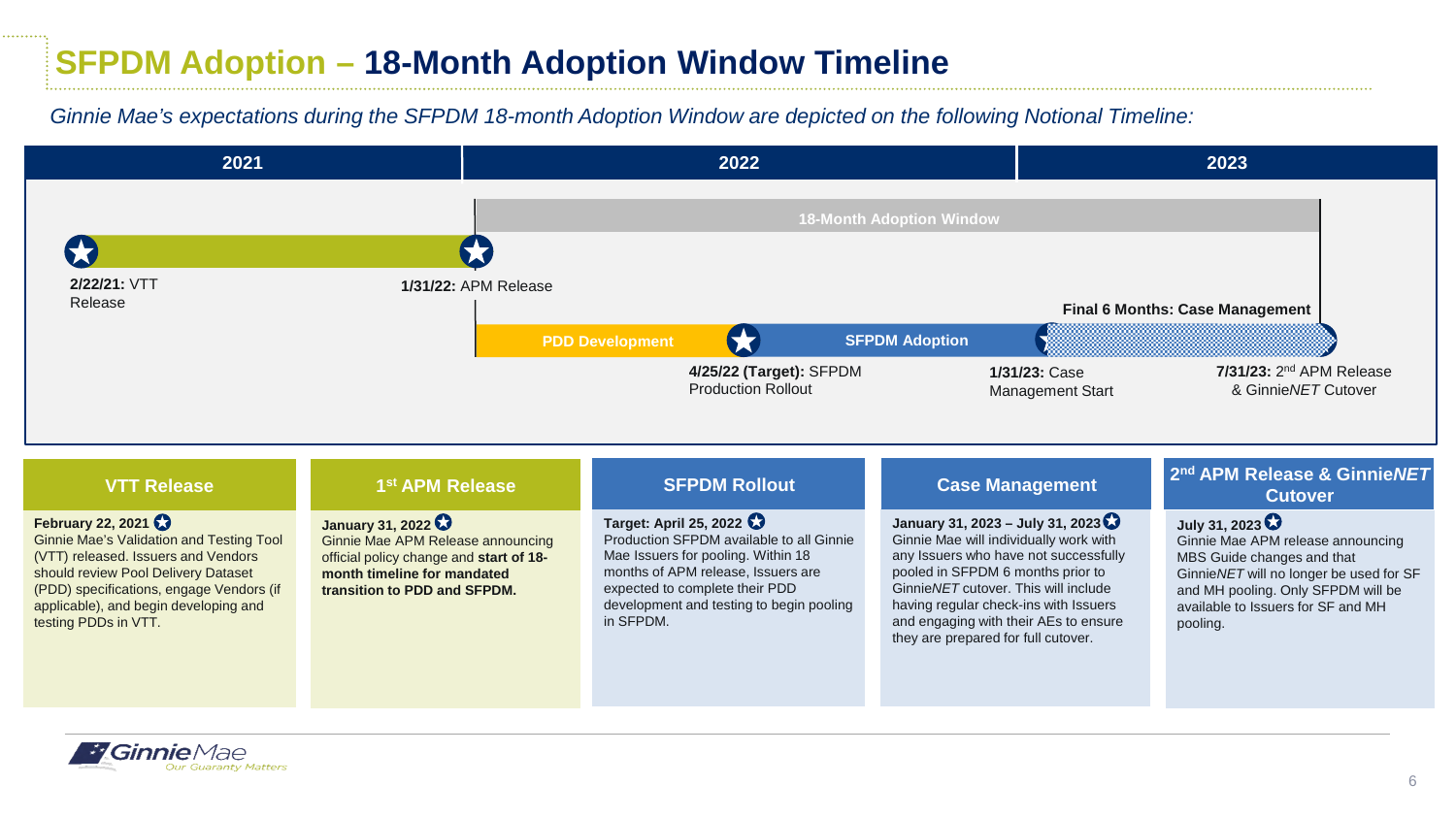*Issuers should keep the following information in mind while preparing for the transition to SFPDM:*



#### **Pools Issued for Immediate Transfer (PIIT) / Transfer at Issuance (TAI)**

- PIIT/TAI execution will be available in both Ginnie*NET* and SFPDM during the 18-month Adoption Period
- Transfers of PIIT/TAI pools can only be accepted using the same pooling application that they were initiated in
- Issuers do not have to begin pooling in SFPDM to accept a transfer in SFPDM



### **Reperforming Loan (RG) and Extended Term (ET) Pool Types**

- RG and ET Pool Types are not currently supported by SFPDM and must continue to be submitted through Ginnie*NET*
- Ginnie Mae plans to make these pool types available in SFPDM prior to Ginnie*NET* retirement



### **Changes to Pool Attestation Workflow**

- An attestation process will remain in Ginnie*NET*
- Issuers will be required to view and attest to each HUD-11705 and HUD-11706 Form per pool
- Forms generated in either system will be considered the documents of record during the 18-month Adoption Period

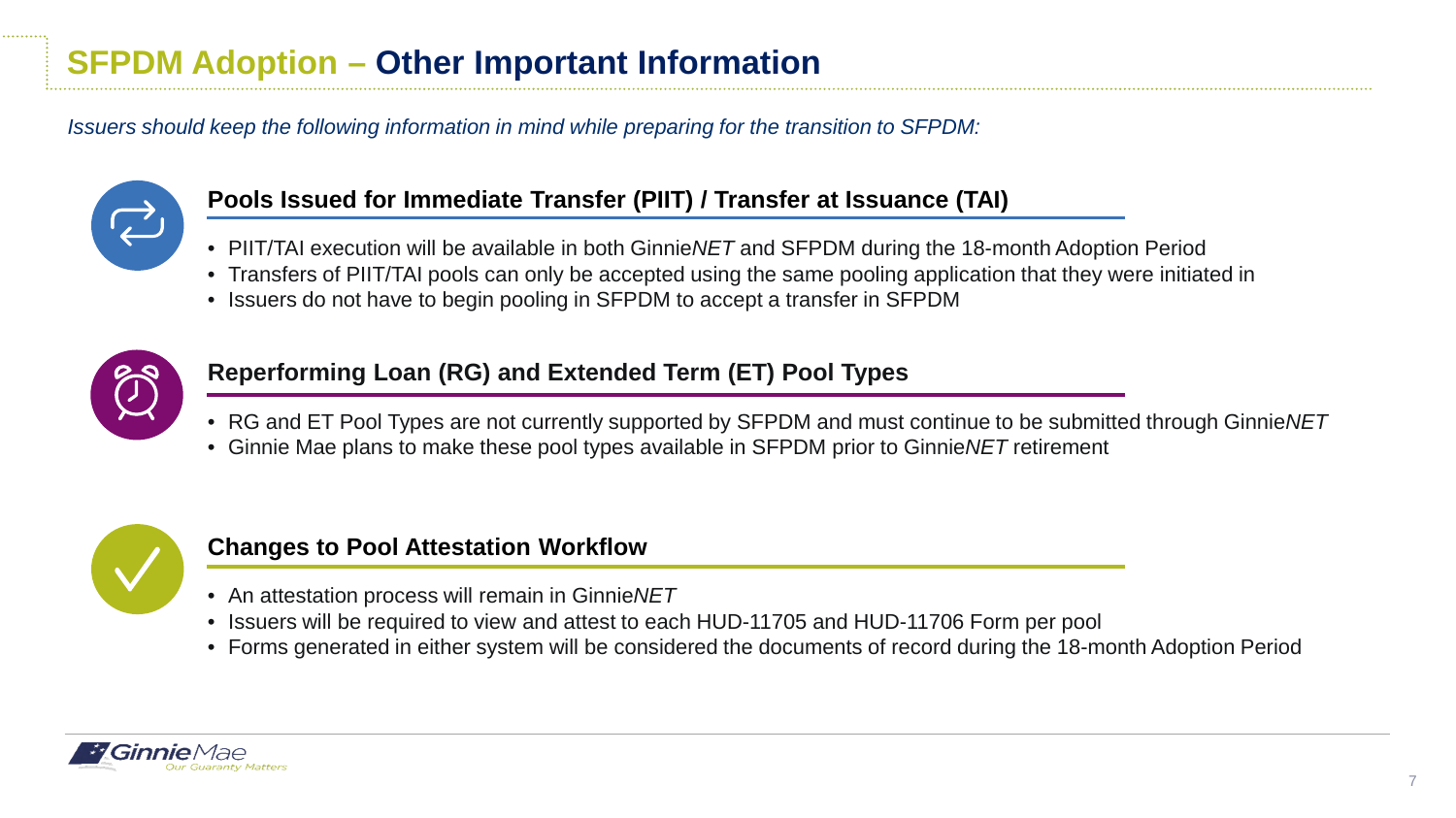# **SFPDM Adoption – Next Steps and Support**

**Issuers should take the following steps to complete this transition:**



#### **Review resources**

Issuers should review the PDD Implementation Guide and additional SFPDM Adoption resources on GinnieMae.gov within the Modernization Initiatives page and under the "SFPDM-MISMO" dropdown.



#### **Test PDD in the VTT (if applicable)**

Issuers should leverage the VTT to test their PDD files before pooling in SFPDM.

#### **The following resources are available for additional support:**



GinnieMae\_MISMO\_Support@hud.gov **PDD / VTT Support:**

> Ginniemae1@bnymellon.com **SFPDM Support:**



#### **Develop the PDD (if applicable)**

Issuers should engage their IT teams and any software Vendors to prioritize and complete development of the PDD.



#### **Pool in SFPDM**

Issuers can start pooling in SFPDM once they have a working PDD file. Issuers can also manually enter pool and loan data if they do not intend to import pool data using the PDD.



### **Support Mailboxes <b>Helpdesk Call Center**

Dial 1-833-466-2435 **PDD / VTT Support:** Select 3 then 6 **SFPDM Support: Select 1 then 1**